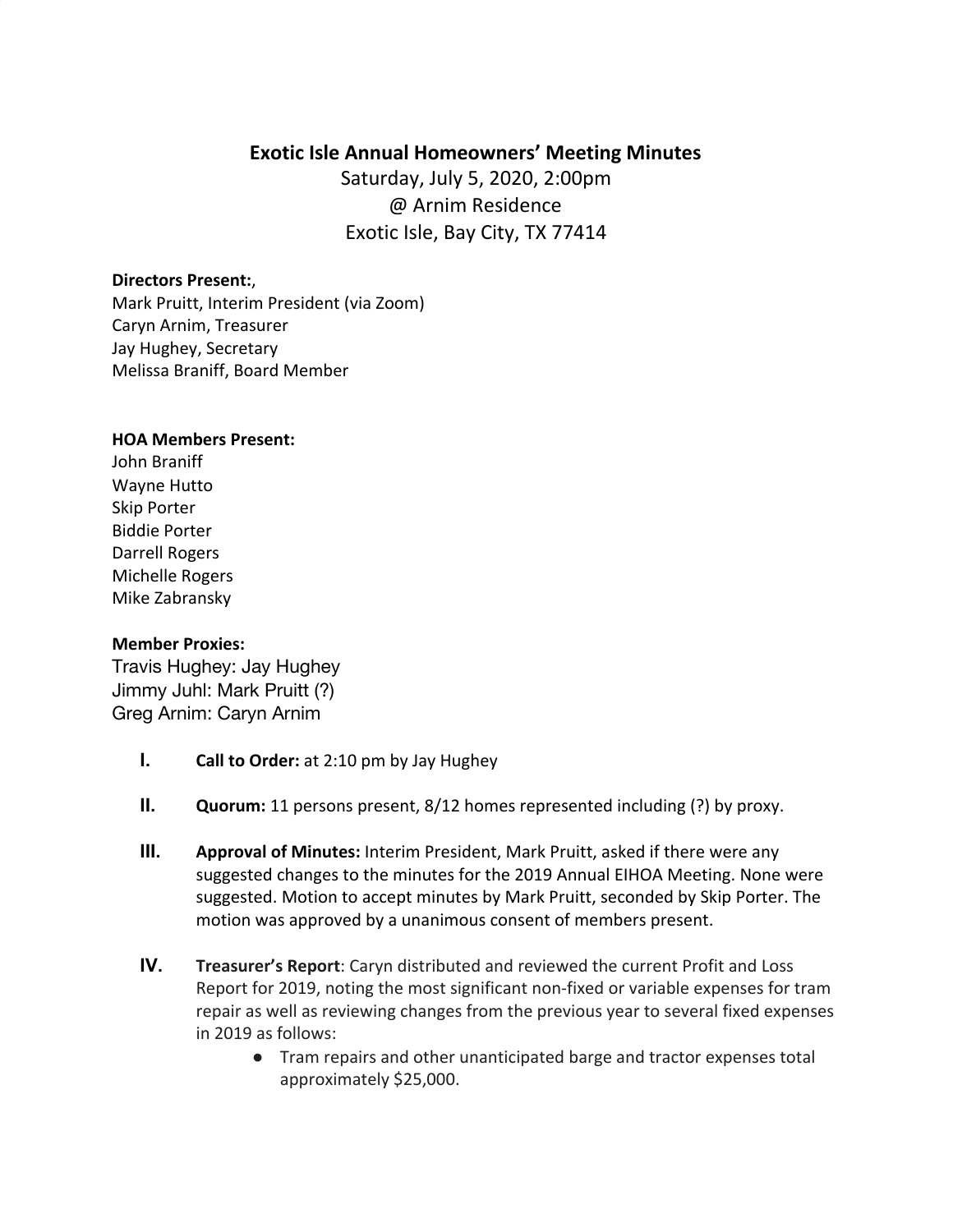- Utility costs are averaging approximately \$150/mo under a new contract, reflecting a slight reduction in cost.
- Insurance cost has increased from \$9,700 to approximately \$11,000/year.
- Contract labor expenses increased for upkeep and maintenance due to the effects of several river rise events during the year.
- No legal fees (except for expenses for filing liens) were incurred in 2019 which typically average \$500 - \$1,000/yr.
- Lien filings fees and expenses totaling \$1,900 will be charged to the homeowners subjected to the liens.
- SBA loan of \$208k requires payments of \$900/mo.
- Bookkeeping review of monthly reports is being provided at a cost of \$600/yr.
- Emergency funds are being maintained and currently total \$14,600.

**Delinquent Dues**: the A/R Aging Summary shows that late payment and nonpayment of dues by homeowners and.lot owners remains as a major hindrance to the wellbeing of our community. Several members are severely delinquent and an immediate remedy is imperative to address the problem. Caryn strongly recommended that liens, as allowed in the bylaws be enforced. The issue of lien enforcement was discussed at length. Darrell Rogers recommended that a more strict adherence to the requirements and remedies prescribed in the bylaws be followed to correct the situation promptly. Corrective actions, including property liens and restrictions on use of infrastructure and amenities to members with dues over 60 days past due are allowed and may be necessary to solve the problem. Currently such remedies are applicable and needed to secure delinquent dues including those owed for the Badillo, Groth, Devitt and Juhl properties. Following a discussion of the issue it was determined that liens shall be issued on any property with unpaid dues over 2 months delinquent. Mark Pruitt recommended that the issue and related bylaw requirements be revised by the Board of Directors and that a recommendation regarding enforcement be determined.

**Groth Property**: a tentative agreement had previously been discussed with Carl Groth to transfer the deed to his lot over to the EIHOA in lieu of payment of delinquent dues owed on the property. Several attempts have been made by members to secure and finalize this potential solution, but none have been successful as yet. Mark Pruitt will review the matter and determine the be,t course of action in this matter.

### **Prosperity Bank:Line of Credit Renewal**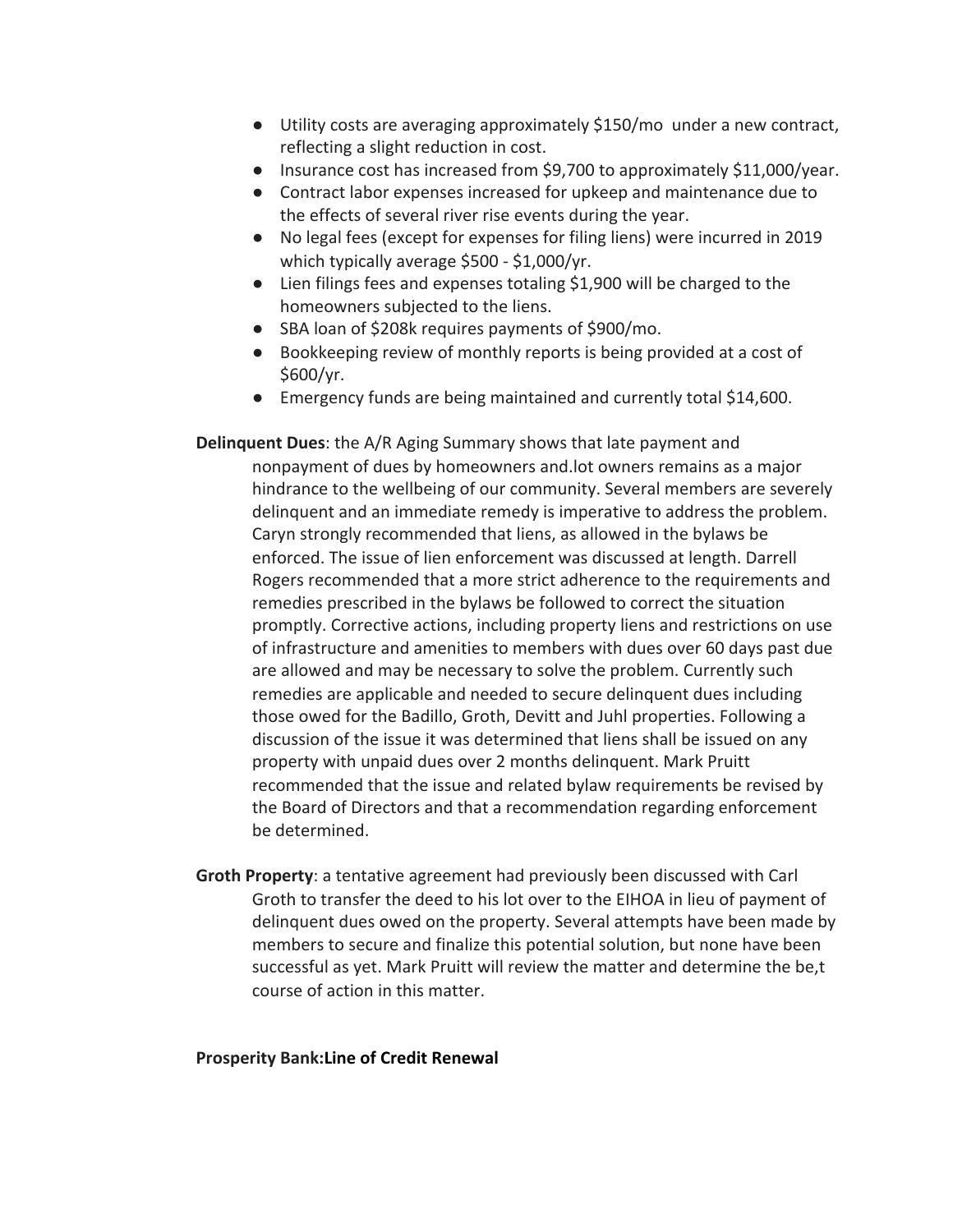- **●** The purpose for the line of credit was agreed to act as a bridge for possible major expenses that may arise and ultimately result in an assessment
- It was noted that this resource needs to be used periodically to avoid having it rescinded by the bank.
- A proposal was suggested that the line of credit be used annually to pay for the Island property taxes, with that expense being repaid from HOA dues.
- Approved signatories need to be revised to include Mark Pruitt.
- It was agreed that use of the line of credit shall require an HOA vote.
- Jay Hughey made a motion to use the line of credit to pay the EI yearly property taxes and repay the amount after 2 months time EIHOA dues income, Darth seconded. The motion was approved by unanimous consent of members present.

**SBA Loan Proceeds**: Caryn reviewed the loan expenditures to date and stated that a balance of \$9,000 in funds are available.

Repairs to capital improvements and infrastructure completed to date include:

- Well replacement
- Silt mitigation
- Pool rehabilitation
- Ring road re-grading and gravel surfacing at South end of Island Barge Landing relocation and reconstruction on Selkirk Access road to new barge landing at Selkirk
- Island clean up

Additional repairs completed in 2019 include:

- Ring road re-grading and gravel surfacing at North end of Island Barge landing rehabilitation at Island
- 
- Deflector wall repair
- Ranch road grading
- Parking area grading and surface stability
- . Replace metal roof fasteners and repair fascia boards at Selkirk tram landing roof
	- Tram car repair due to corrosion
	- Flood valve at the South end of Island needs to be replaced.

Goals for remaining SBA loan funds:

 Major clean up and regrading of burn pit at North end of island is estimated to cost approximately \$10,000. Michelle Rogers made a motion to approve and proceed with the North end restoration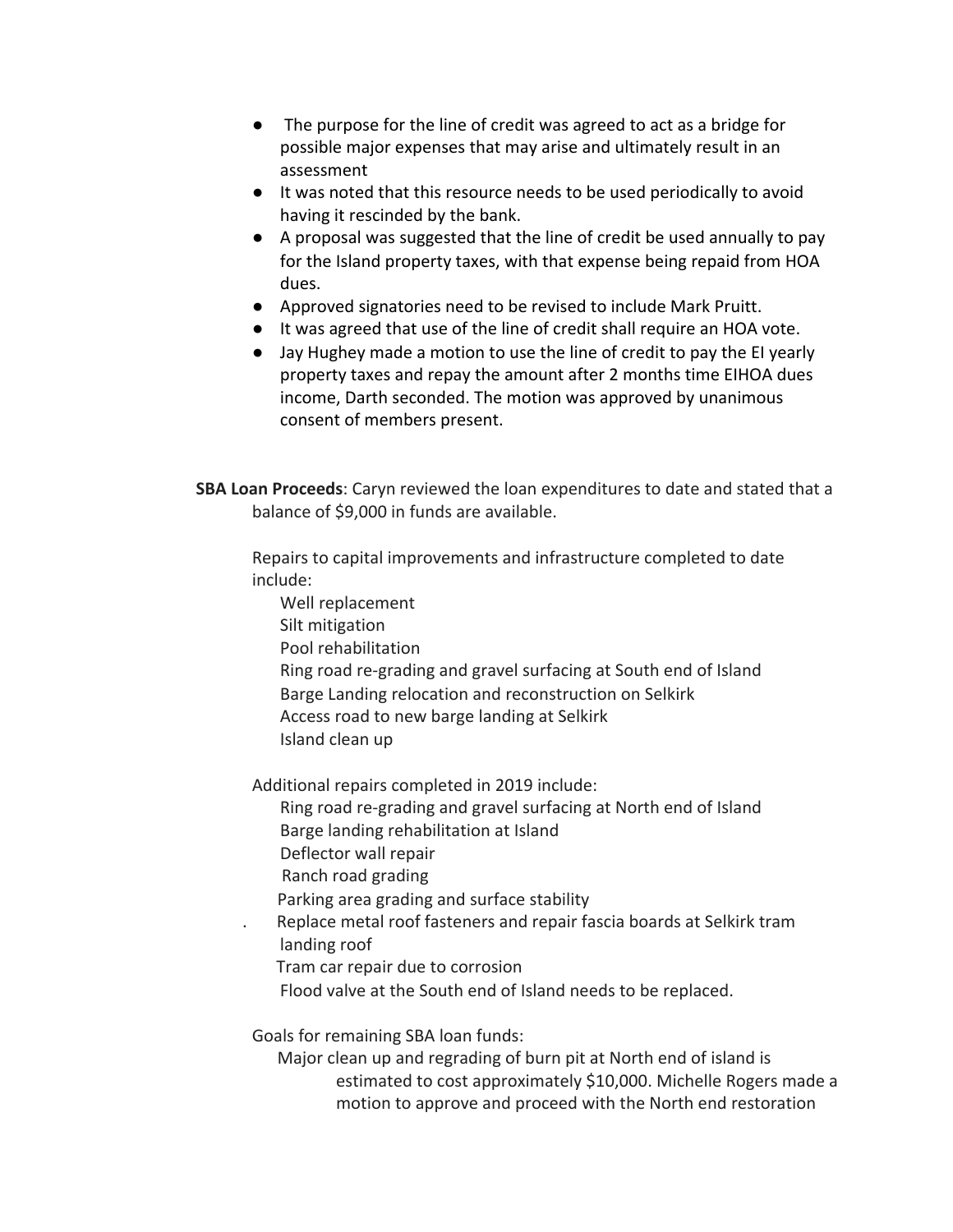project with Garth seconding the motion. The motion to proceed with the work with a budget of \$10,000 was approved by unanimous consent of members present.

**V. Future repairs needed on Island:** The following general maintenance and future repair items were identified and discussed including:

Painting tram towers Raising level of tram car landing at Island New roof panels at well pump house Replace tram electric panel Replace door at tram house Water distribution plumbing repair:

> The Island water distribution loop required installation of several shut off valves to isolate broken pipes and leaks following the hurricane. The valves have effectively interrupted the circulating loop creating dead leg conditions that have resulted in intermittent cloudy water in some homes. Repairs will be undertaken, especially at the Huerta property to correct the situation.

- **VI. Updating Bylaws:** Caryn reviewed a number of issues regarding the bylaws that are in need of attention, including some that are required to meet current revisions to State law as outlined below. Attorney fees estimated to be \$3,500 - \$5,000 will be necessary to complete the revisions and file the amended document with the State of Texas. Caryn made a motion to hire an Attorney to review and revise the bylaws as needed with a budget of \$5,000. Jay Hughes seconded the motion. The motion was approved by unanimous consent of members present.
	- Compliance with revised State of Texas requirements for Annual Homeowner Association Meeting Notification timeframes.
	- Caryn has uploaded a copy of the current bylaws to the HOA website for access and review by HOA Members.
	- The 2019 HOA unanimous approval of dues delinquency action to be enforced at 4 months past due does not comply with existing bylaws,which sets a 3 month threshold. This item will be included in the annual meeting agenda for discussion and final decision.
	- Use of the Line of Credit, its purpose and rules for use, should be discussed with HOA members and considered for addition to the Bylaws.
	- Rules and restrictions for use of Island equipment and facilities such as the barge tram tractor and other equipment should be reviewed and discussed with HOA members. Possible changes to the bylaws may result if approved by the HOA Members.
	- An attorney will need to be hired to review Adam and bylaws in accordance with the above. A budget of \$5,000 was suggested and will need to be approved by a vote of HOA Members.